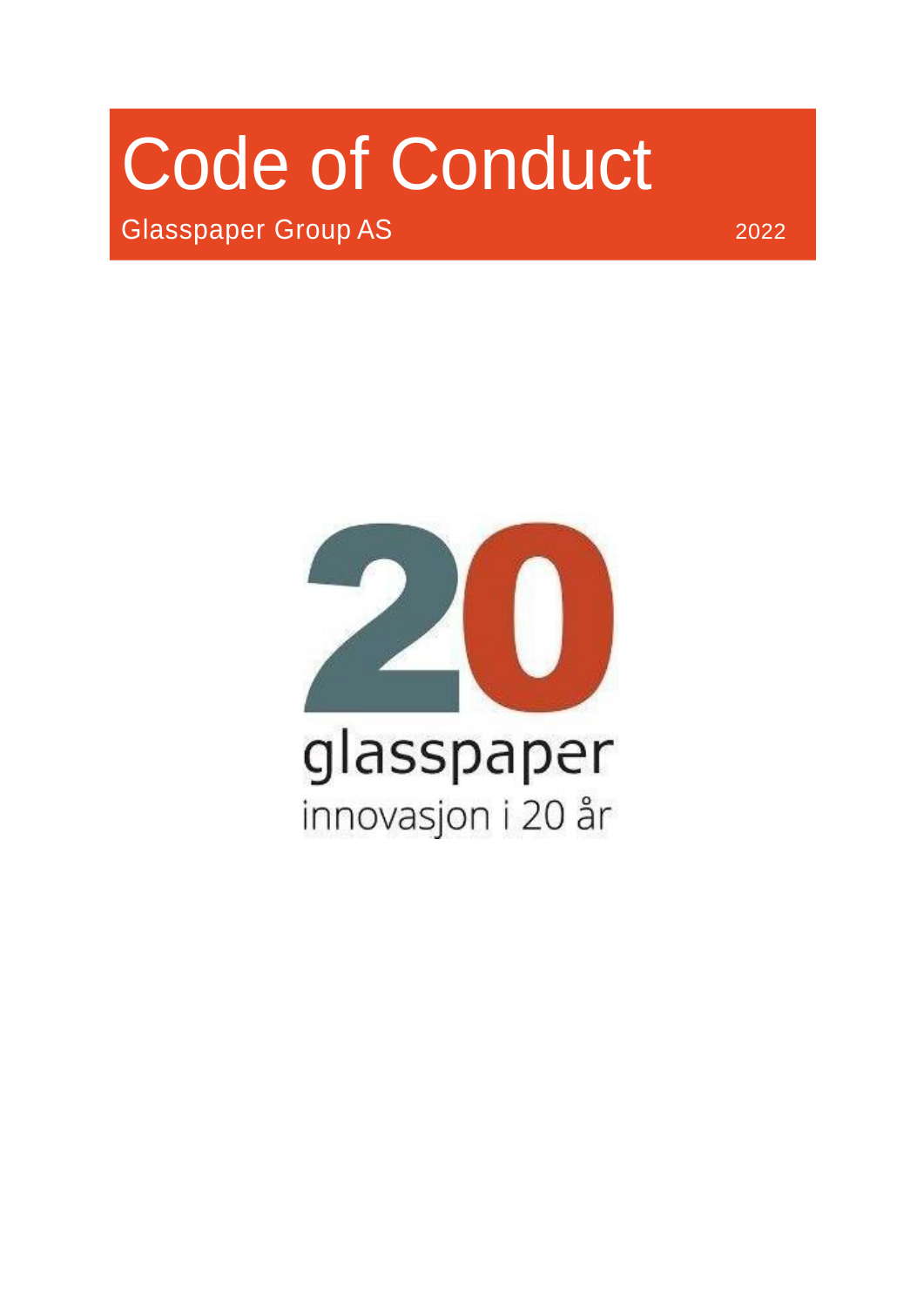# Content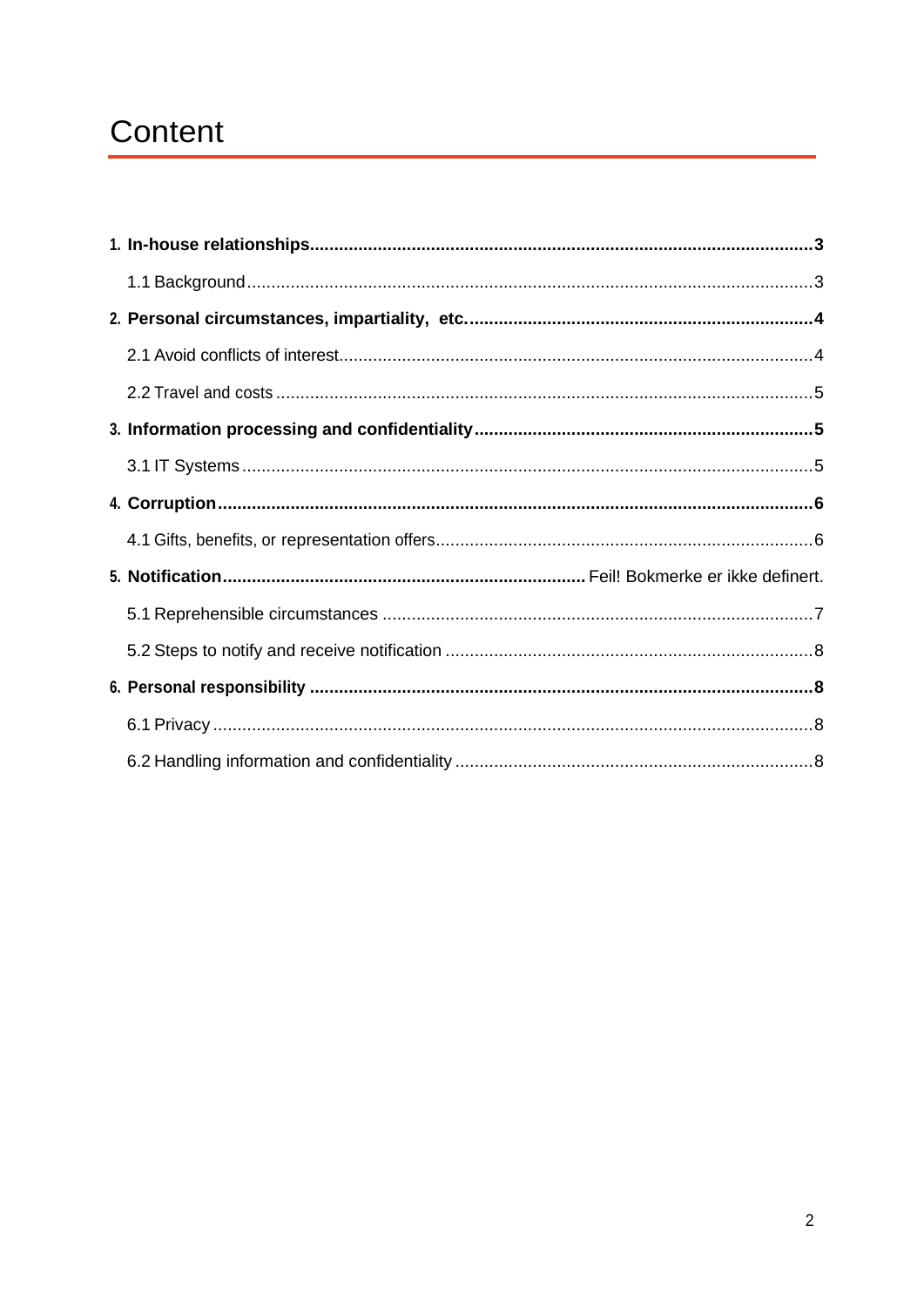## 1. In-house relationships

#### **1.1 Background**

The purpose of this document is to define how employees of Glasspaper Group AS and our subsidiaries shall act in the day-to-day activities that reflect our core values and general corporate culture. The document deals with establishing the common principles and ethical rules that apply to all employees and hired labour. It is important that Glasspaper acts professionally in contact with customers, colleagues, owners, partners and others. The guidelines are based on conventions adopted by the UN and the international employers' organisation ILO.

It is a manager's responsibility that the laws, rules, guidelines and frameworks that apply are made known among the employees. The individual employee is responsible for understanding Glasspaper's ethical lines. This includes establishing a basic understanding of the requirements set out in the guidelines.

The individual must be able to raise concerns and questions about the company's policies or possible violations thereof. The individual must know the different channels to raise questions about possible violations. Managers at all levels have a special responsibility to take the lead as role models, and make sure that employees understand and follow this line of recovery. If there is a violation of the guidelines, the individual manager must act to resolve the pointed violations.

Employees must act with social awareness and professionalism and show respect for colleagues and other partners. Violation of the rules will have consequences for the employee. Gross violations of the rules may result in termination or dismissal.

Violations of the rules on corruption or influence trading can also entail criminal liability for both the company and the employee.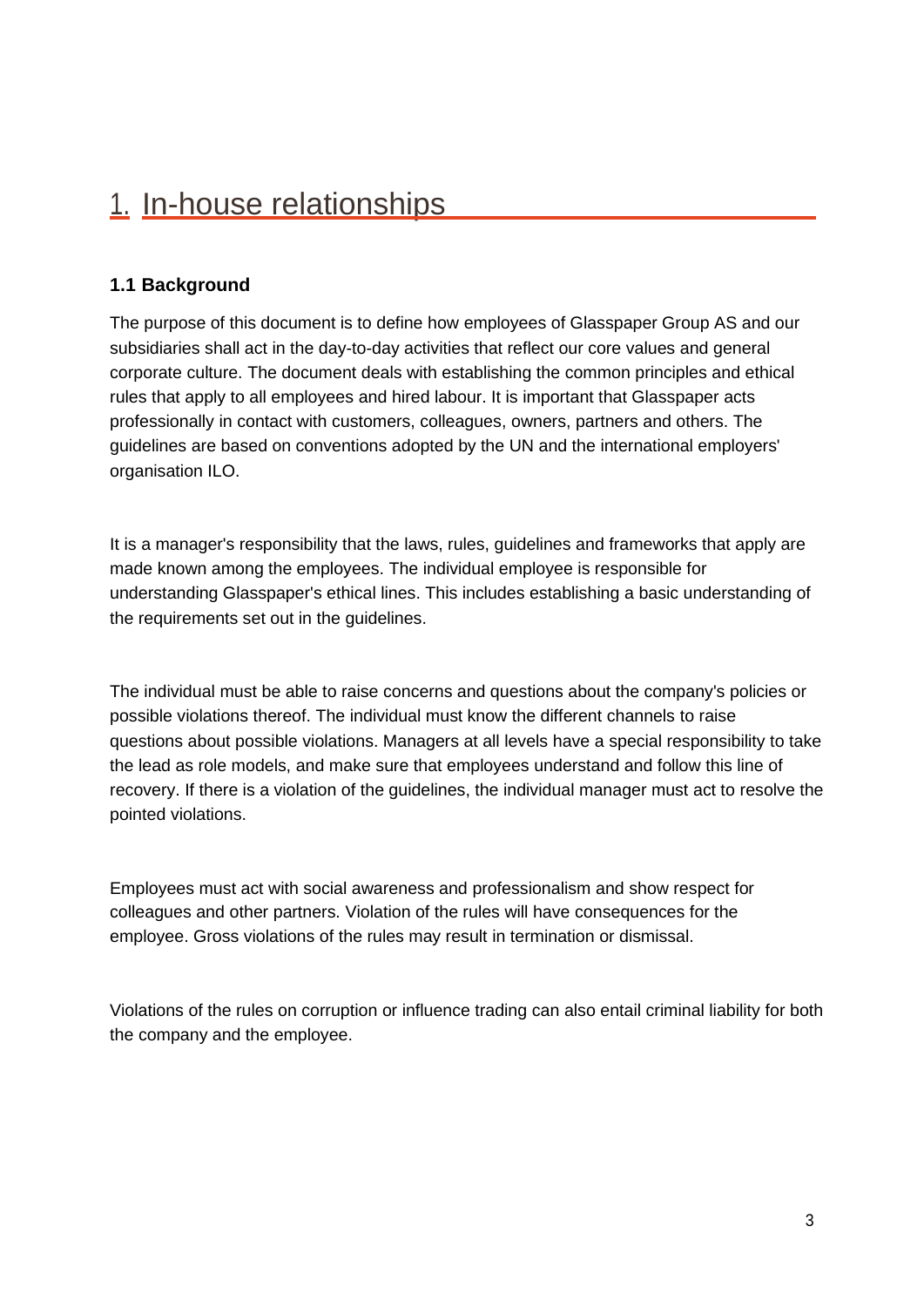# 2. Personal circumstances, impartiality, etc.

The employee's personal circumstances or involvement shall not conflict with the interests of Glasspaper.

#### **2.1 Avoid conflicts of interest**

All employees shall be loyal to Glasspaper by avoiding any conflict of interest.

Glasspaper's conflict of interest policy refers to any case in which an employee's personal interest may contradict the interest of Glasspaper. This is an undesirable behaviour that can have major implications on the employee's commitment to Glasspaper and the extension of the realization of our goals. The conflict-of-interest policy will outline the rules and responsibilities of employees to resolve such nonconformities.

The relationship in Glasspaper with our employees should be based on mutual trust. Since Glasspaper is committed to preserving the interest of its employees, we expect all employees to act in accordance with the interests of Glasspaper.

A conflict of interest arises when personal interests, participation in external activities or business interests may influence decisions made by employees on behalf of Glasspaper. For example, this could be due to:

- Close relationships, such as partner, close family, or friends
- Financial interest, such as in a customer/vendor relationship
- Positions of trust, similar roles or ownership interests

In Glasspaper we should seek to avoid conflicts of interest. When they occur, we should be open about these and deal with them in a prudent manner.

#### Rules of Glasspapers:

- Employees shall not accept assignments outside Glasspaper without notifying their immediate superior
- Mission shall not be contrary to the interests of Glasspaper
- A thorough assessment should be made to avoid activities that may be perceived to promote the interests of a competitor or other stakeholders at Glasspaper's expense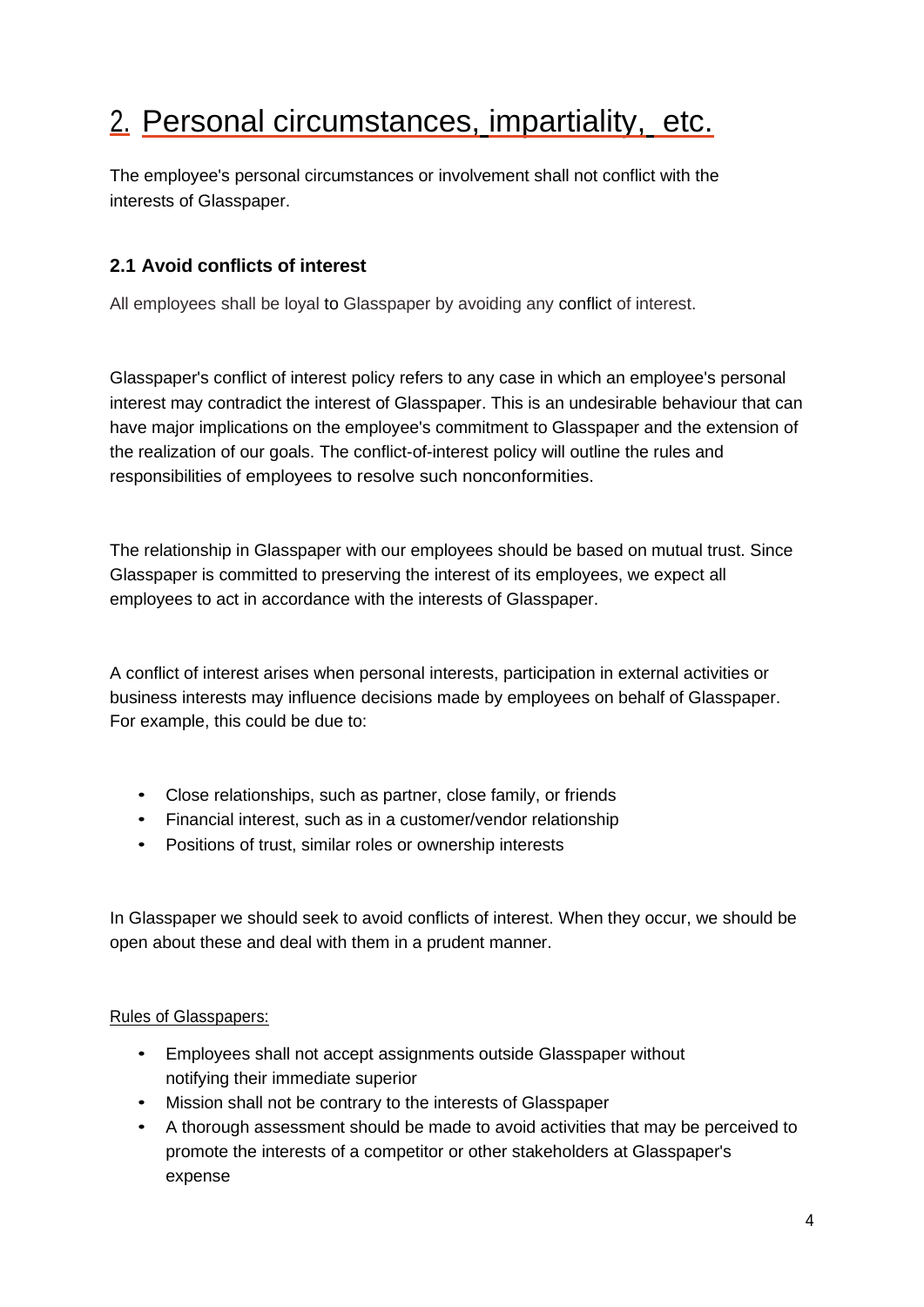• Glasspaper do not allow employees to promote products or services that are in direct competition with Glasspaper's business or interests.

Employees who become aware of a potential and unacceptable conflict of interest shall inform their immediate superior as soon as possible.

#### **2.2 Travel and costs**

Glasspaper employees shall show moderation when incurring Glasspaper's costs, and shall not incur unnecessary costs when travelling, representing, etc.

Transactions made on behalf of Glasspaper must be documented in accordance with good business practice. All payments must be accountable, documented and approved by the manager or chief executive of the individual enterprise.

## 3. Information processing and confidentiality

All employees are obliged to provide information of a sensitive, confidential or confidential nature pertaining to Glasspaper's activities. This also applies after the end of the employment relationship.

No individual shall use or contribute to anyone else using information about Glasspaper Group and its subsidiaries of sensitive, confidential or confidential information.

All employees must protect sensitive and confidential information and keep documents and data securely.

#### **3.1 IT Systems**

Use of the company's IT systems shall be based on business needs. Use for private purposes shall be limited to a minimum and must have no negative effect on costs, information security or productivity.

The information contained in the company's IT systems belongs to Glasspaper. Cyberattacks and other malicious activities pose a threat to the company's business. The use of the company's IT systems and equipment can be monitored for the purpose of controlling such threats.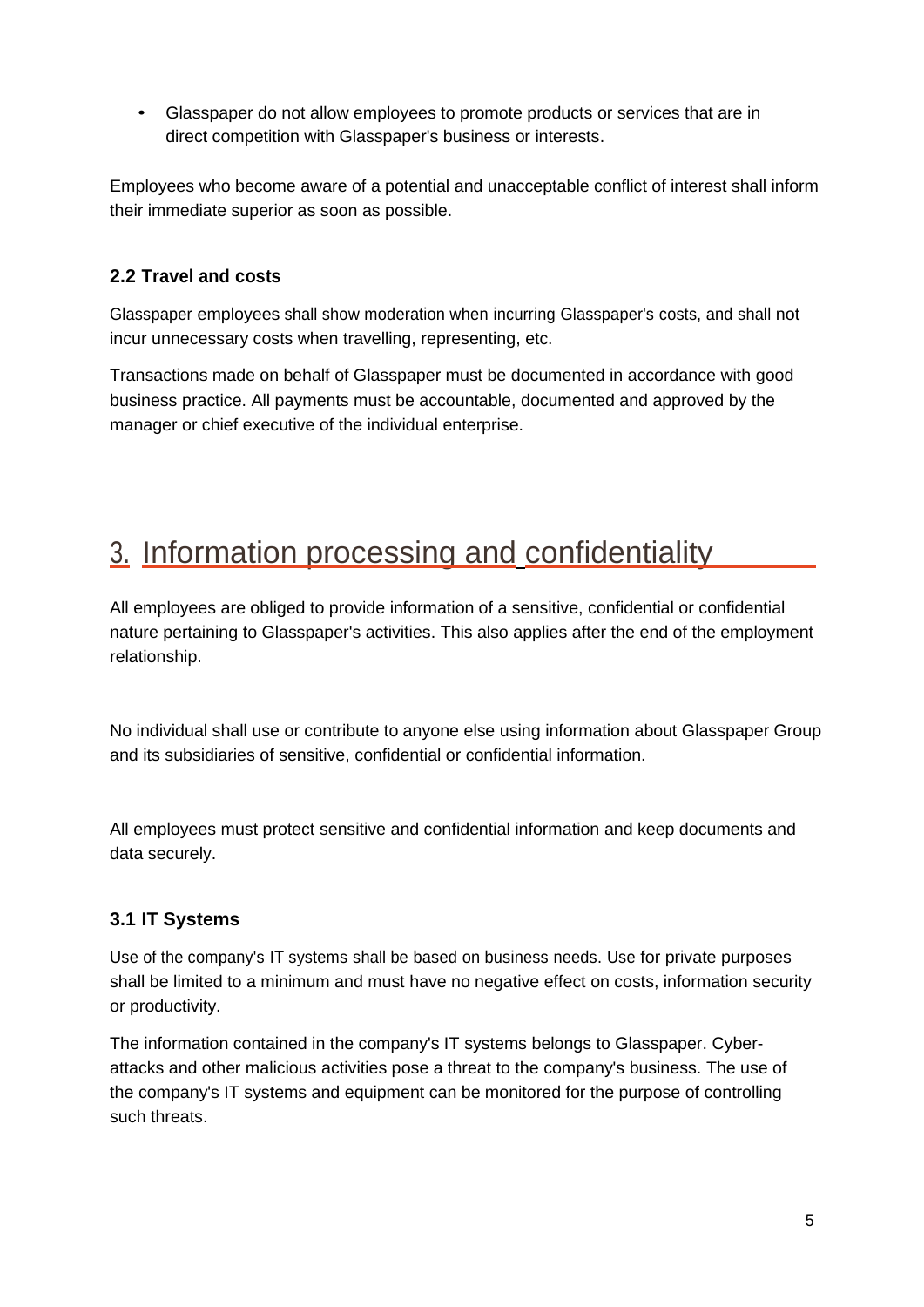Individual employees must be vigilant against malicious activities such as phishing, and any incidents must be immediately reported. The Company's systems shall never be used to carry out illegal or unethical activities, including downloading or disseminating infringing material.

# 4. Corruption

An assessment shall be made of the partners at home and abroad with whom Glasspaper enters into agreements. The Norwegian regulations to prevent corruption were tightened in 2003. It is a criminal offence to give or receive undue benefits, cf. Section 387-389 of the criminal law. In case of doubt as to whether something is unacceptable, the superiors should be consulted.

#### **4.1 Gifts, benefits, or representation offers**

As a rule, gifts, benefits, or representation offers that may affect the integrity of the recipient shall not be accepted or offered. If the customer relationship dictates that gifts must be brought, a maximum amount per recipient of EUR 40 per year is set.

- Gifts, benefits, or representation offers accepted should be reported to the immediate superior.
- Employees shall not give or accept any kind of personal fees, commissions, discounts, or other monetary benefits from customers or suppliers.
- Attention gifts in connection with anniversaries or other special occasions are not considered under this (see what applies in the Glasspaper Personnel Manual).
- When it comes to lunch, dinner and other catering, this is acceptable to the extent that it follows from normal business operations and is not of amount or scope that appears inappropriate.
- The main principal concerns not giving/receiving anything that affects the recipient's/own integrity.

### 5. Whistleblowing

In Glasspaper, we want to promote an open culture of free speech. It is in Glasspaper's interest that misconduct is uncovered, and whistleblowing can help reduce the risk of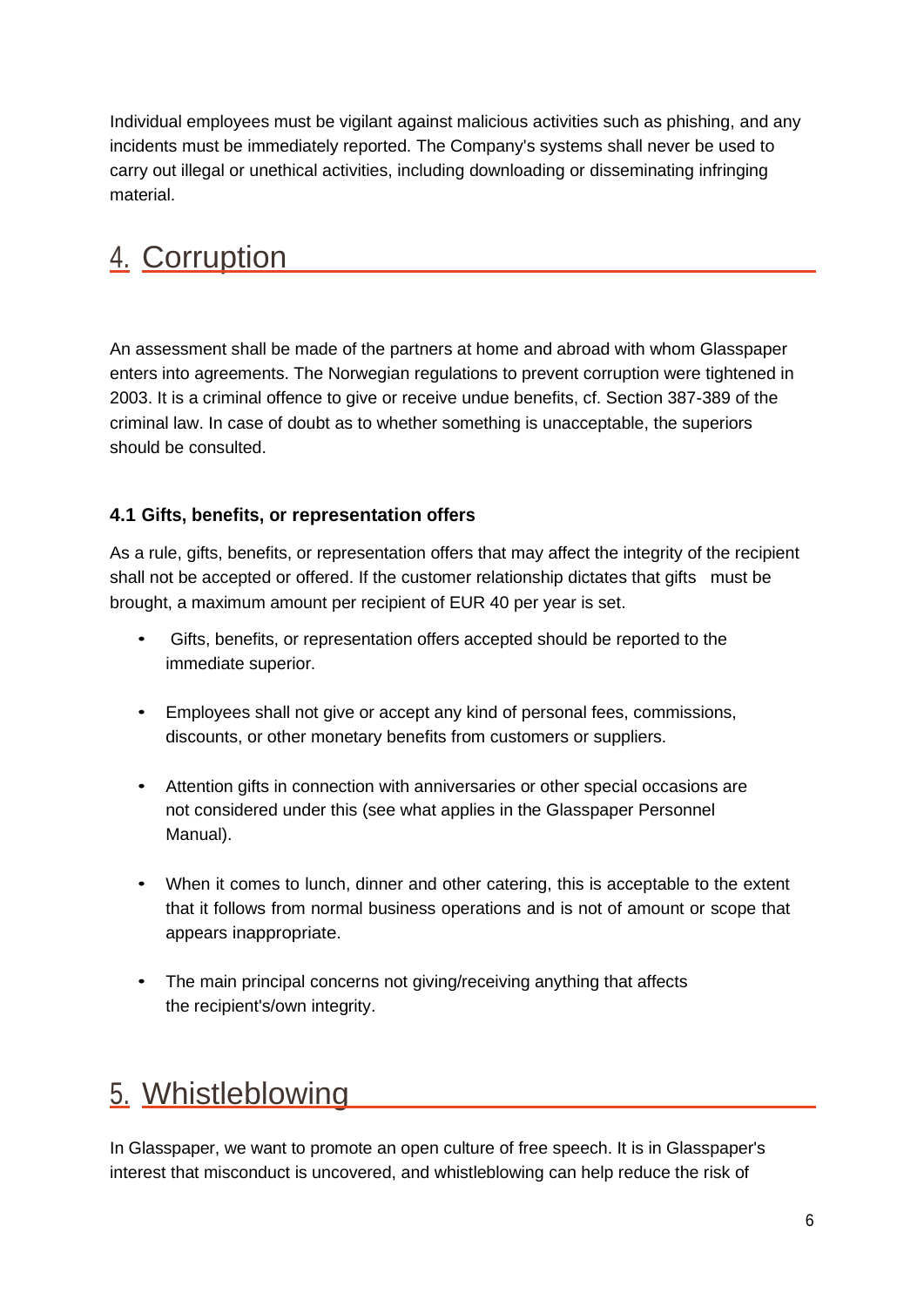undesirable or illegal practices take place. In addition to Glasspaper's desire to promote an open culture of free speech, the individual employee has a statutory right to report misconduct.

In accordance with the Working Environment Act, the employee's notification shall be carried out in a prudent manner. Employees and hired employees who become aware of misconduct are encouraged to notify in line with these whistleblowing procedures, which is considered a prudent procedure for whistleblowing.

All enquiries should be taken seriously and dealt with immediately. The information provided shall be treated confidentially.

Reporting misconduct will have no negative consequences for whistleblowers. A whistleblower is protected from retaliation in accordance with Section 2A-2 of the Working Environment Act. Retaliation is any unfavourable treatment resulting from the notification, both actions and omissions, for example: threats, harassment, unfair discrimination, social exclusion, warning, change in work tasks, relocation, and termination.

#### **5.1 Reprehensible circumstances**

Reprehensible factors are matters that the employee becomes aware of through the employment relationship and which are, or may be, in violation of Norwegian laws and regulations, the company's ethical guidelines and general perception of what is justifiable or ethically acceptable in society.

Examples of misconduct:

- Financial irregularities, such as embezzlement, corruption, fraud or the like
- Violation of HSE rules, or other matters that may entail safety risks
- Breach of confidentiality
- Discrimination
- Abuse of power
- Violation of privacy policy
- Other unlawful or unethical conduct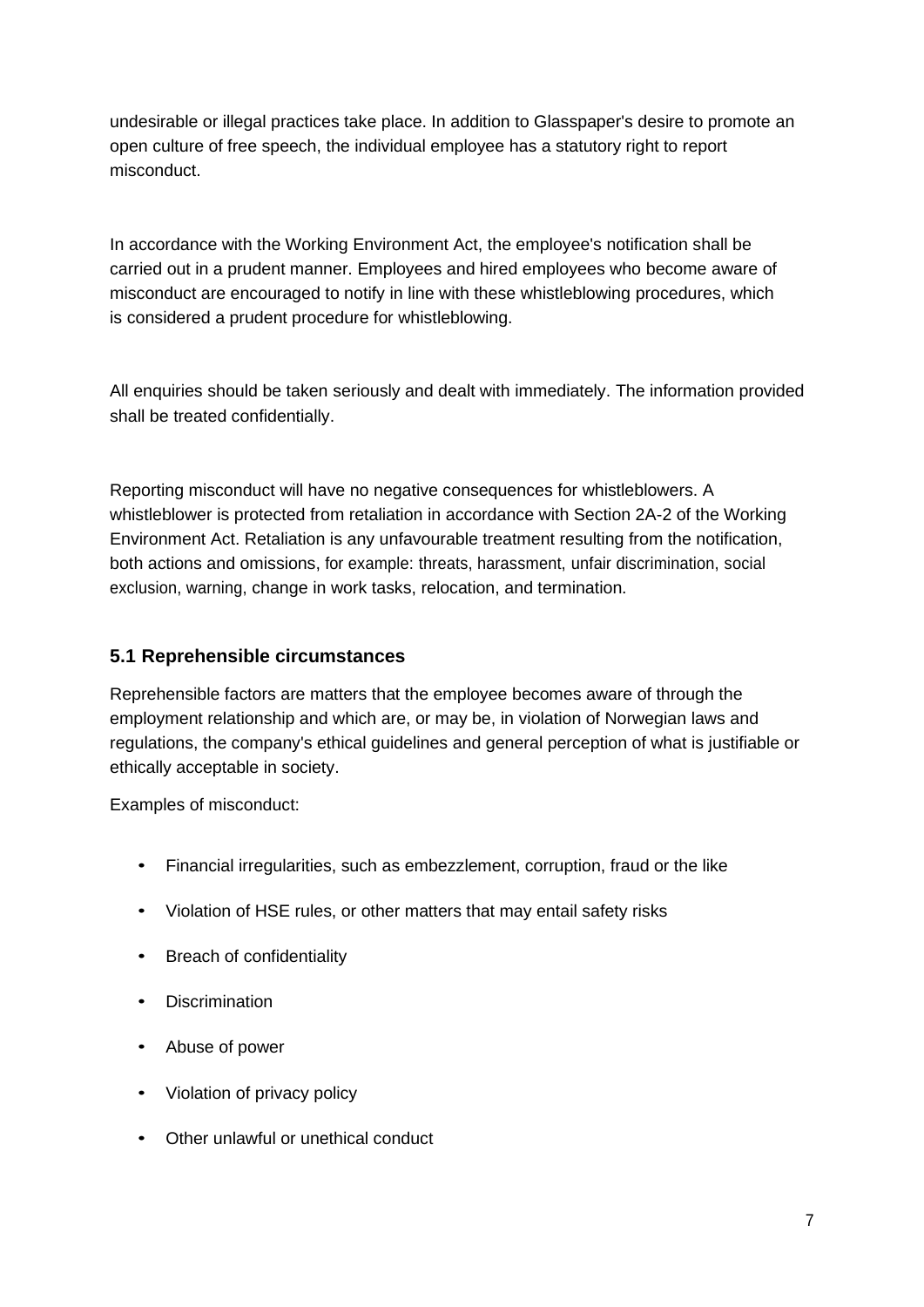Circumstances that the employee believes are reprehensible solely on the condition of their own political or ethical convictions are not covered by the whistleblower provision of the Act. The same applies to disagreements about professional decisions, personnel conflicts or more general complaints or suggestions for improvements.

#### **5.2 Steps to notify and receive notification**

Notification of misconduct in Glasspaper shall be given to the nearest manager. If the relationship reported to the nearest manager applies, or the immediate manager has been informed but has not done anything, the manager at the next level should be notified. You can also notify the union representative or safety representative who will then follow up the inquiry rightly in the enterprise.

The notification should preferably be in writing but may also be oral. Written notice is sent by e-mail. (see separate whistleblowing document for further process-description).

## 6. Personal responsibility

The employee must ensure that he/she knows and performs his/her duties in accordance with the requirements set out in this document, and applicable laws and regulations

#### **6.1 Privacy**

Privacy laws provide protection for the personal integrity and for personal data of individuals. Glass monkeys are committed to protecting the privacy of their own employees and partners. Glasspaper will only process personal data for purposes legitimately justified in its own business and in line with applicable data protection laws and Glasspaper's internal requirements and guidelines. Glasspaper expects the individual employee to be familiar with and comply with the requirements that apply to the processing of personal data in their work for Glasspaper.

#### **6.2 Handling information and confidentiality**

The Group will protect all information belonging to Glasspaper, or that has been disclosed to Glasspaper by our partners by ensuring adequate confidentiality, availability and integrity.